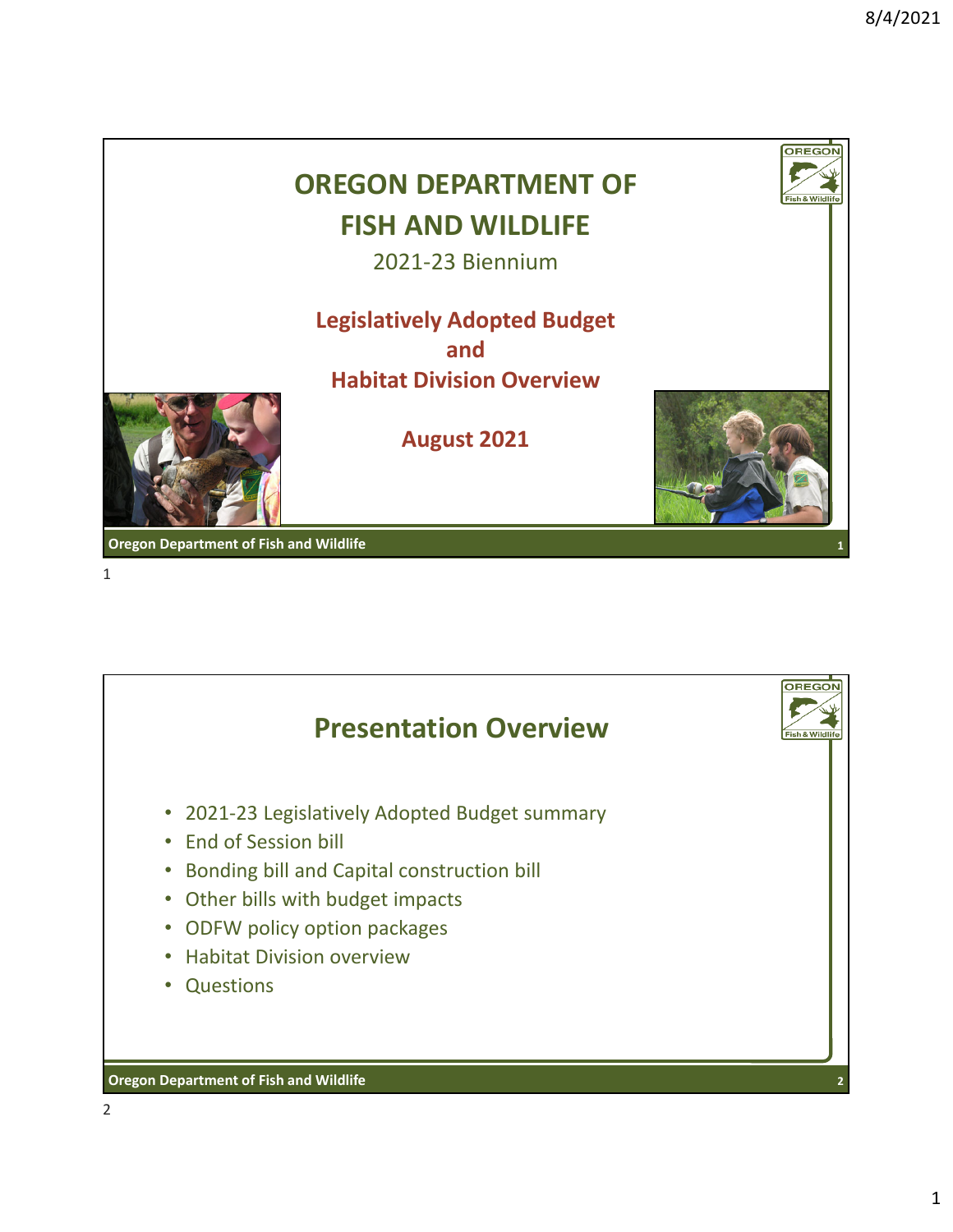|                             | 2019-21<br><b>Legislatively</b><br><b>Adopted</b> | $2021 - 23$<br><b>Legislatively</b><br><b>Adopted</b> | $%$ of<br><b>Total</b><br><b>Funding</b> | % Change<br>from<br>2021-23 |  |  |  |
|-----------------------------|---------------------------------------------------|-------------------------------------------------------|------------------------------------------|-----------------------------|--|--|--|
| <b>General Fund</b>         | \$35,094,508                                      | \$46,033,269                                          | 10%                                      | 31%                         |  |  |  |
| Lottery Funds               | \$7,621,405                                       | \$6,768,156                                           | $2\%$                                    | $-11%$                      |  |  |  |
| <b>Other Funds</b>          | \$202,770,148                                     | \$229,222,702                                         | 52%                                      | 13%                         |  |  |  |
| <b>Federal Funds</b>        | \$144,438,993                                     | \$159,336,429                                         | 36%                                      | 10%                         |  |  |  |
| <b>Total Funds</b>          | \$389,925,054                                     | \$441,360,556                                         | 100%                                     | 13%                         |  |  |  |
| Positions                   | 1,352                                             | 1,361                                                 |                                          |                             |  |  |  |
| <b>Full-time Equivalent</b> | 1,155.93                                          | 1,167.47                                              |                                          |                             |  |  |  |

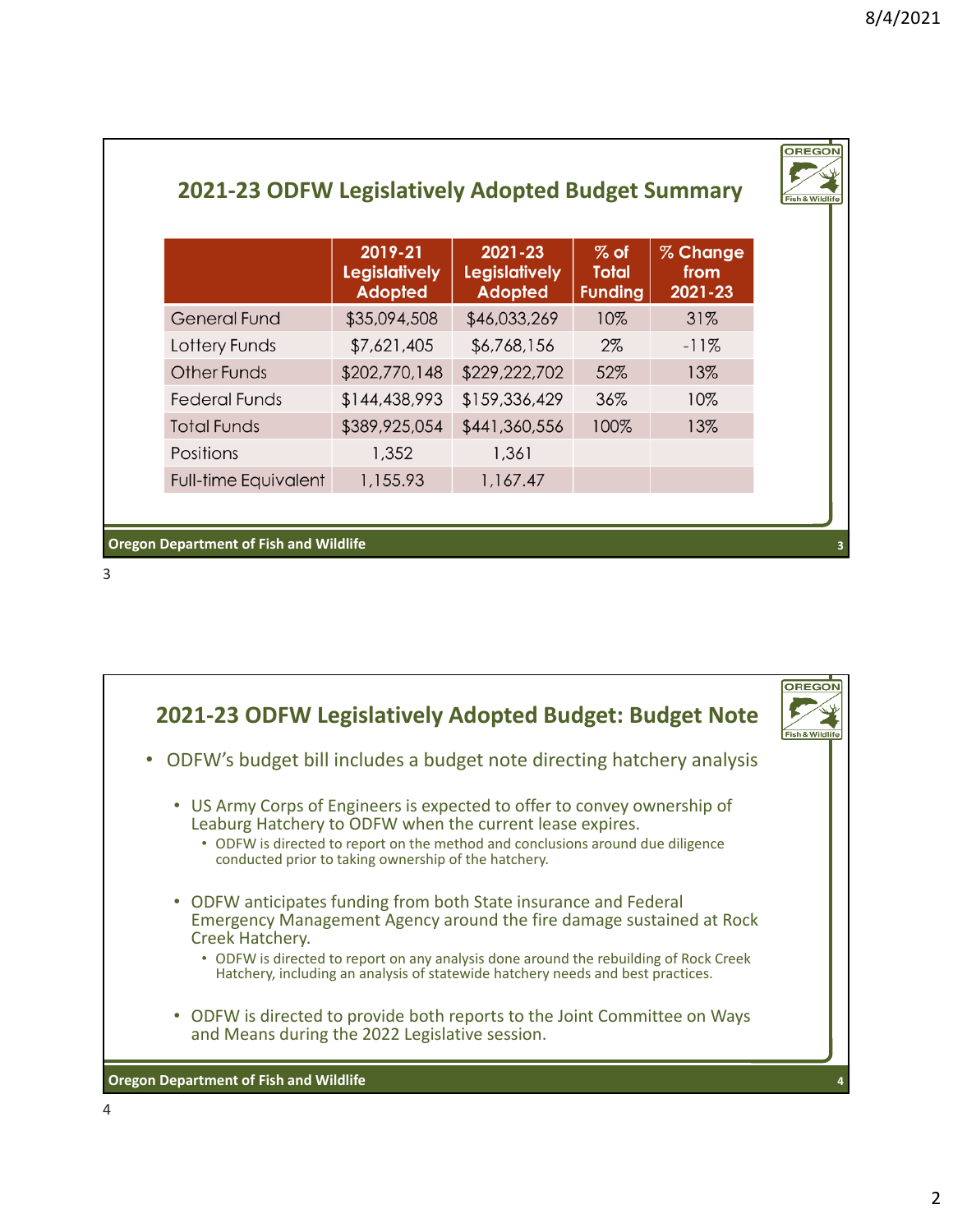

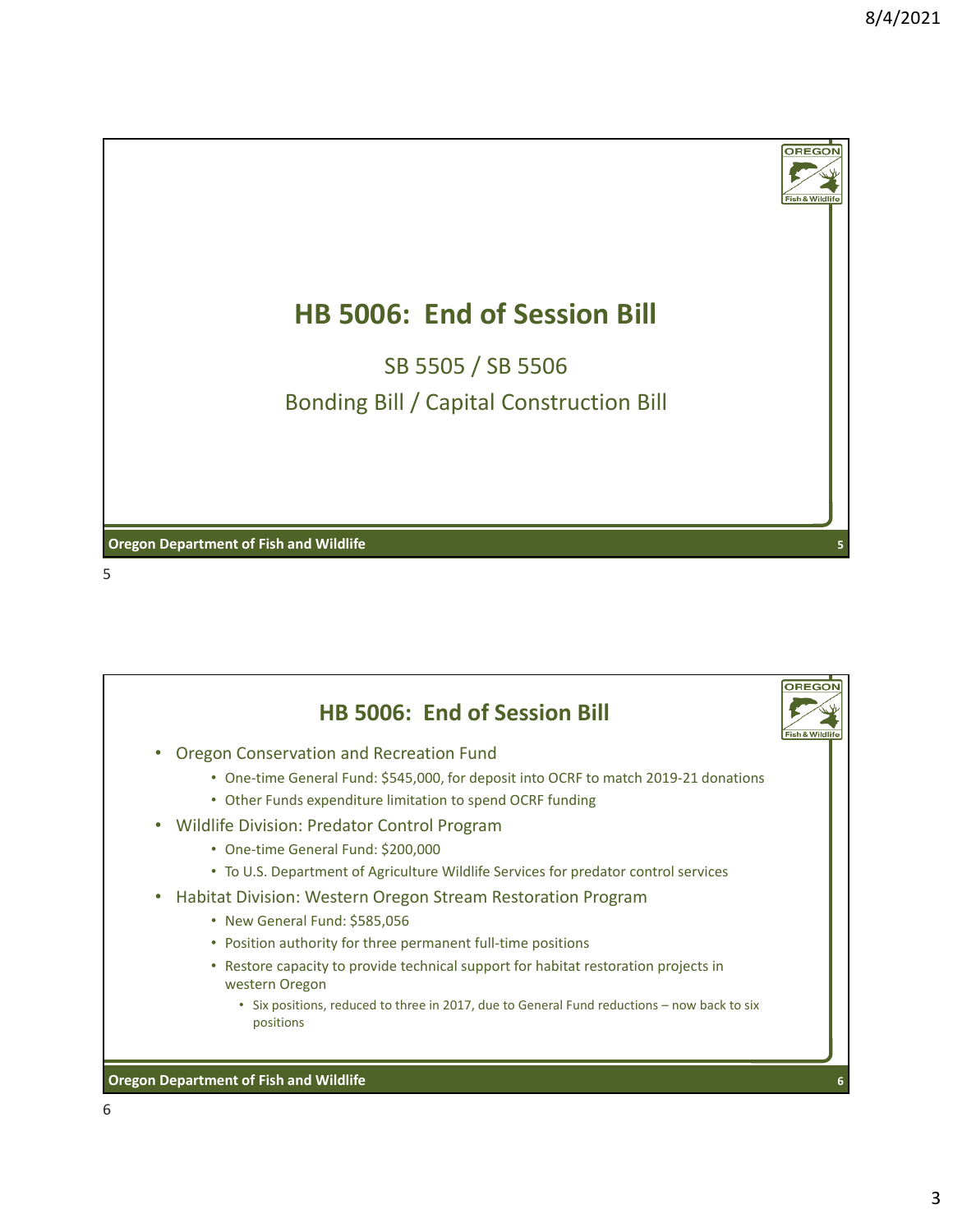

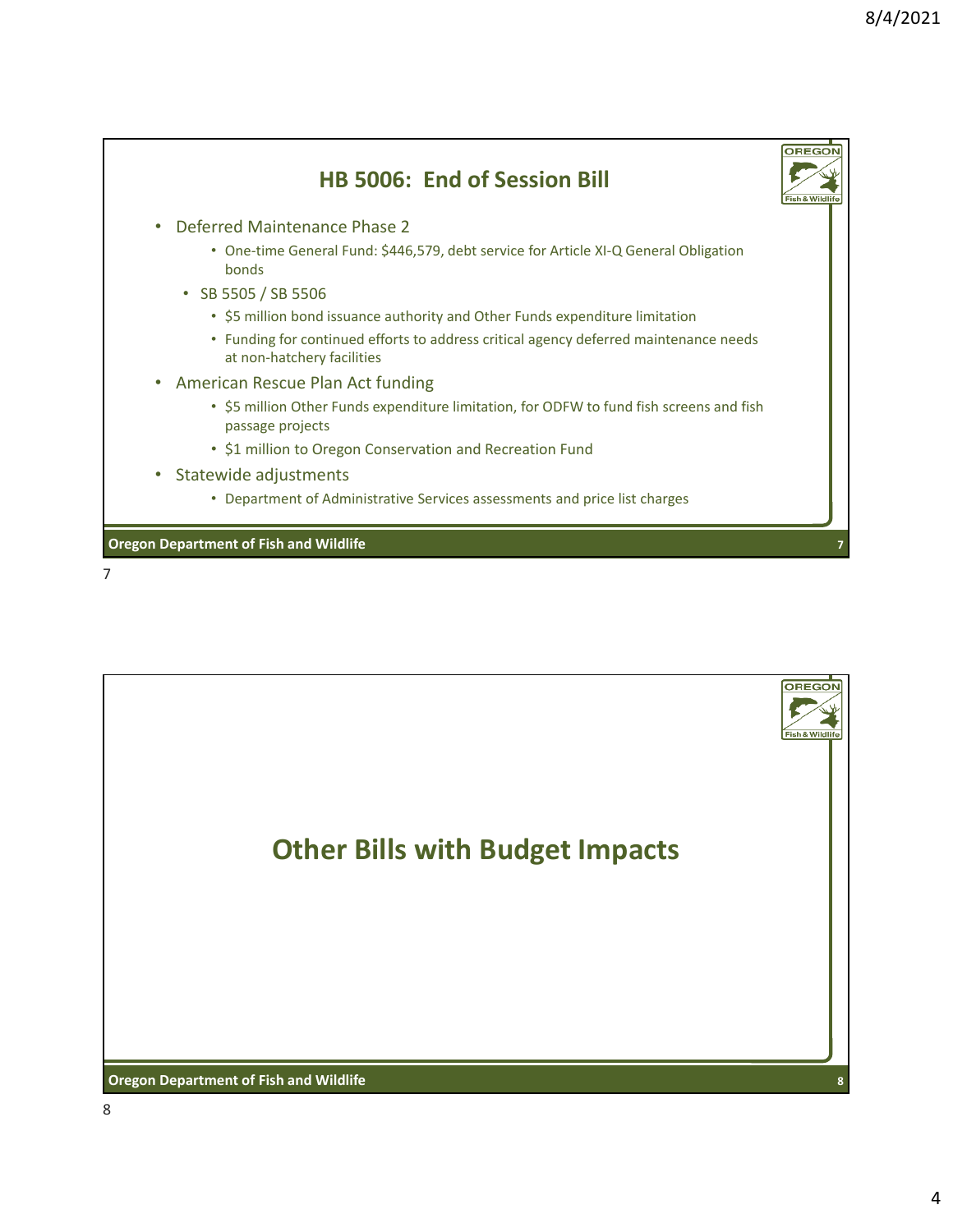

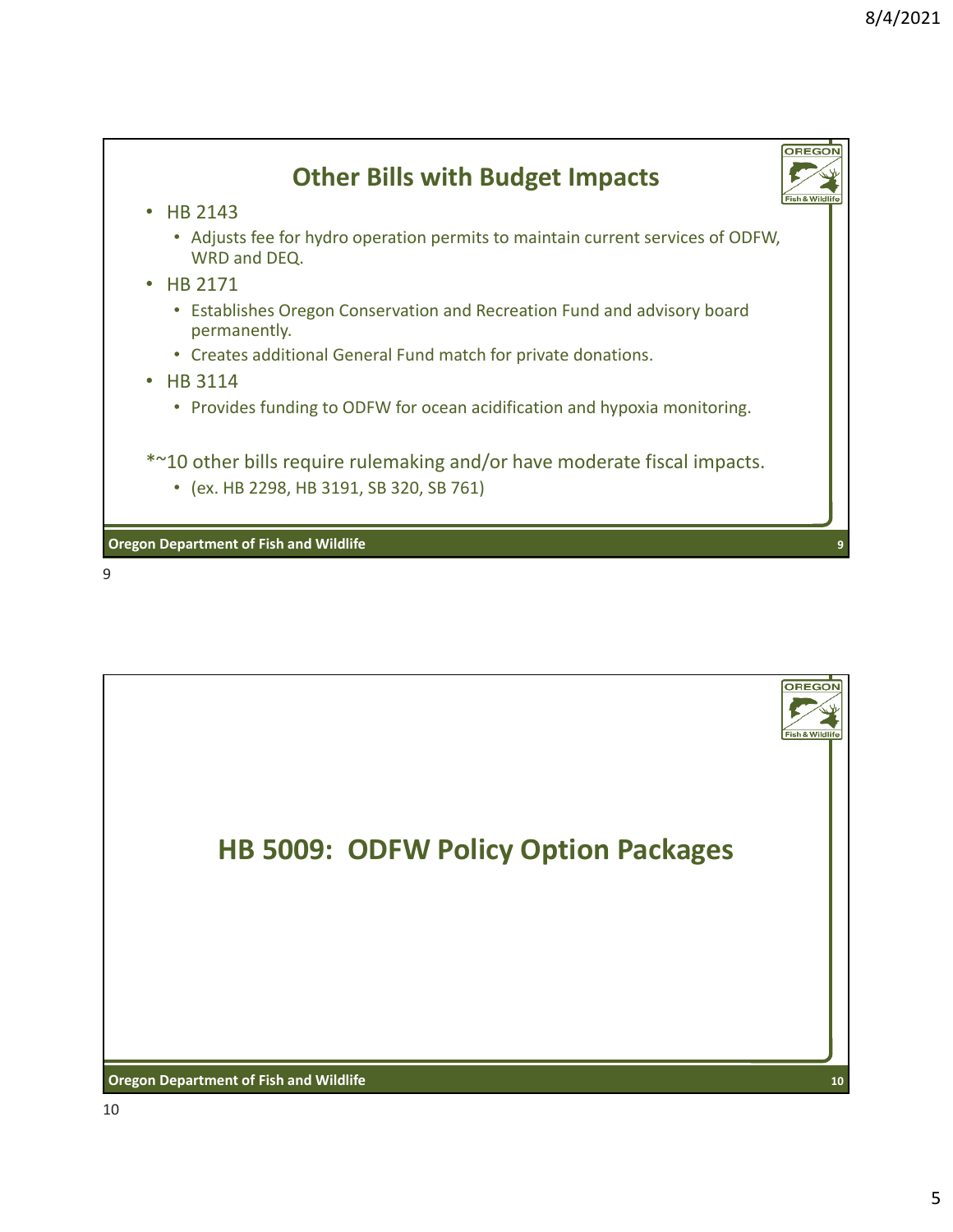OREGON

| Packages Included in ODFW's Legislatively Adopted Budget |                                                |                             |                |            |                         |                 |                         |                       |                         |                       |  |
|----------------------------------------------------------|------------------------------------------------|-----------------------------|----------------|------------|-------------------------|-----------------|-------------------------|-----------------------|-------------------------|-----------------------|--|
| <b>POP</b><br><b>Number</b>                              | <b>POP Title</b>                               | <b>Division</b>             | # of<br>Pos.   | <b>FTE</b> | Position<br><b>Type</b> | General<br>Fund | Lottery<br><b>Funds</b> | Other<br><b>Funds</b> | Federal<br><b>Funds</b> | Total<br><b>Funds</b> |  |
| 100                                                      | OCS Farm Bill Wildlife Biologists              | Habitat                     | 4              | 4.00       | LD                      |                 | 153,991                 |                       | 613,663                 | 767,654               |  |
| 101                                                      | OCS Farm Bill Fisheries Biologist              | Habitat                     | $\mathbf{1}$   | 1.00       | LD                      |                 | 46,019                  |                       | 183,346                 | 229,365               |  |
| 102                                                      | Voluntary Access & Habitat Incentive Program   | Wildlife Management         | $\Omega$       | 0.00       |                         |                 |                         |                       | 2,186,951               | 2,186,951             |  |
| 103                                                      | Klamath Reintroduction & Monitoring Biologist  | <b>Inland Fisheries</b>     | 1              | 1.00       | LD                      |                 | 134,500                 | 134,500               |                         | 269,000               |  |
| 104                                                      | Habitat Tools for Oregon Coast and Beyond      | <b>Inland Fisheries</b>     | $\mathbf{1}$   | 1.00       | LD                      |                 |                         | 222,012               |                         | 222,012               |  |
| 105                                                      | <b>Culverts Fish Passage</b>                   | <b>Inland Fisheries</b>     | $\mathbf{1}$   | 1.00       | LD                      |                 |                         | 2,816,270             |                         | 2,816,270             |  |
| 106                                                      | COID Mitigation & Enhancement Coordinator      | <b>Inland Fisheries</b>     | $\mathbf 0$    | 0.33       | PF                      |                 |                         | 105,000               |                         | 105,000               |  |
| 107                                                      | <b>Application Development Positions</b>       | Administration              | $\overline{2}$ | 2.00       | PF                      |                 |                         |                       |                         |                       |  |
| 108                                                      | Recreational Fisheries Project Coordinator     | Capital Improvement         | $\mathbf{1}$   | 1.00       | PF                      |                 |                         | 275,000               |                         | 275,000               |  |
| 109                                                      | Deferred Maintenance Facilities Engineer       | <b>Capital Construction</b> | 1              | 1.00       | LD                      |                 |                         |                       |                         | n                     |  |
| 112                                                      | Habitat Division Establishment                 | Habitat                     | $\overline{7}$ | 7.00       | PF                      | 1,467,894       |                         |                       |                         | 1,467,894             |  |
| 114                                                      | Basin Water Planning & Mitigation Coordination | Habitat                     | $\overline{2}$ | 2.00       | PF                      | 472,885         |                         |                       |                         | 472,885               |  |
| 115                                                      | Willamette Basin Complex Water Issues          | Habitat                     | 3              | 3.00       | PF                      | 700,248         |                         |                       |                         | 700,248               |  |
| 117                                                      | Good Neighbor Authority Coordinator            | Habitat                     | 1              | 1.00       | LD                      |                 |                         | 35,375                | 240,625                 | 276,000               |  |
|                                                          |                                                |                             | 25             | 25.33      |                         | 2,641,027       | 334,510                 | 3,588,157             | 3,224,585               | 9,788,279             |  |

**2021‐23 ODFW Policy Option Packages**

**Oregon Department of Fish and Wildlife**

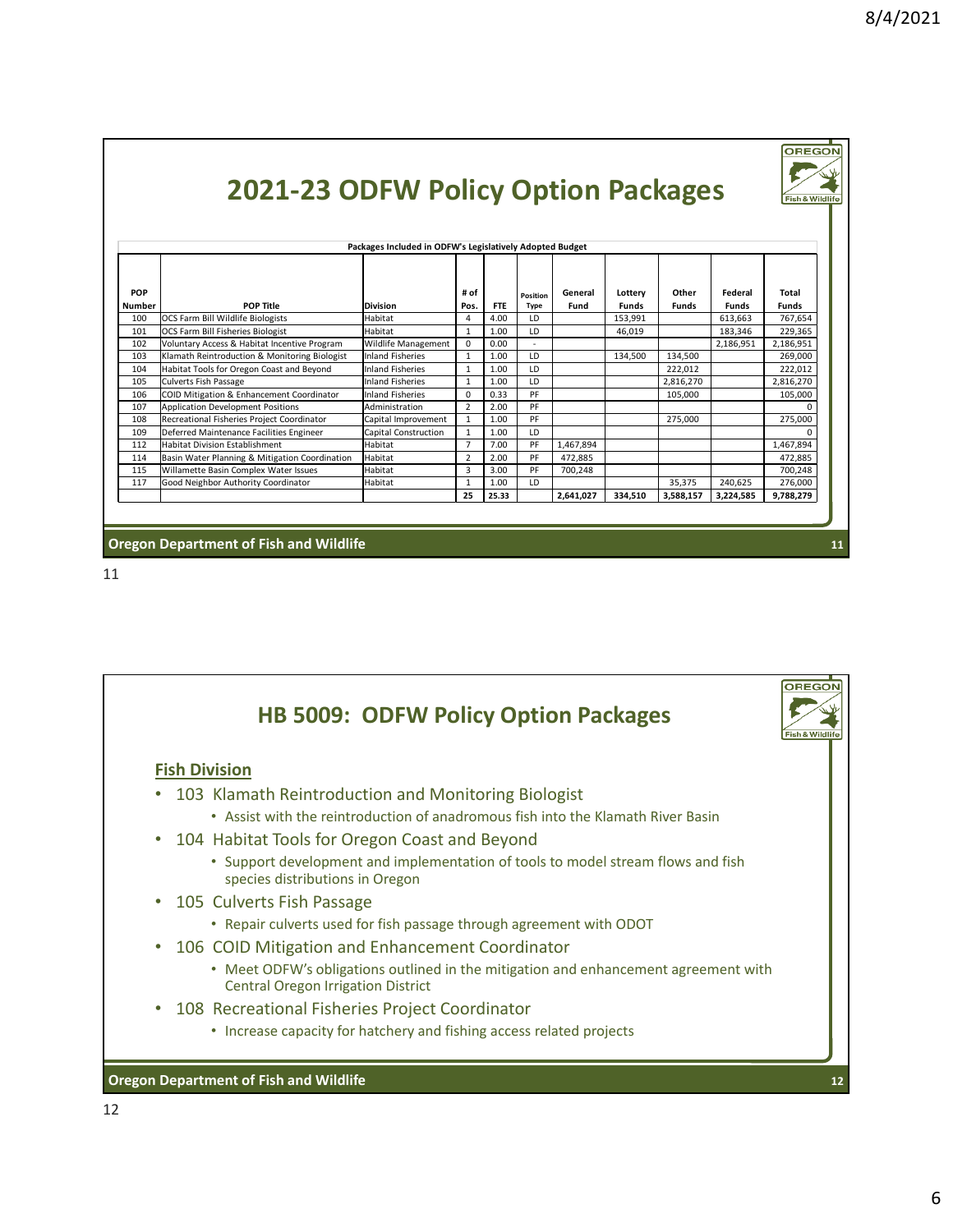

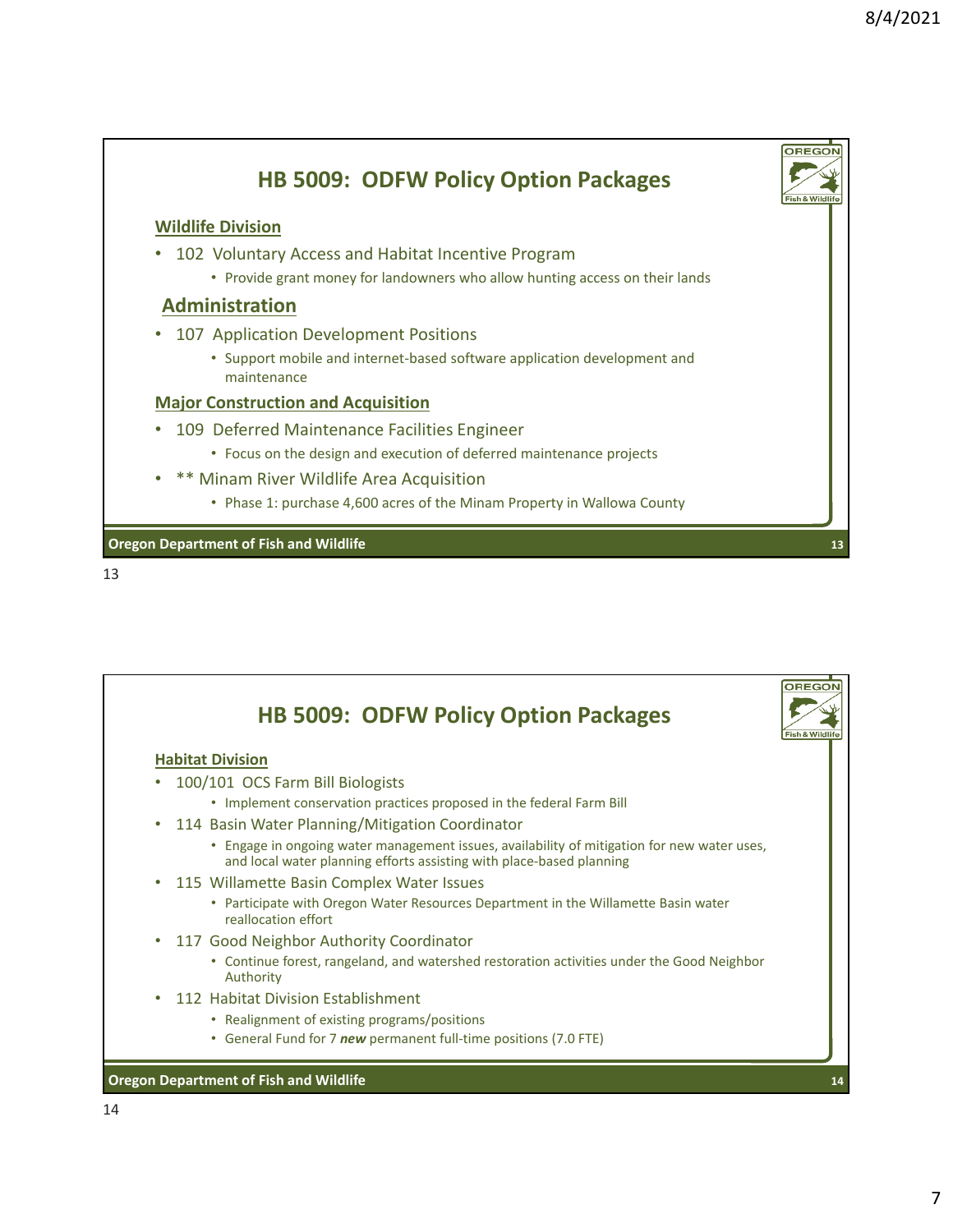

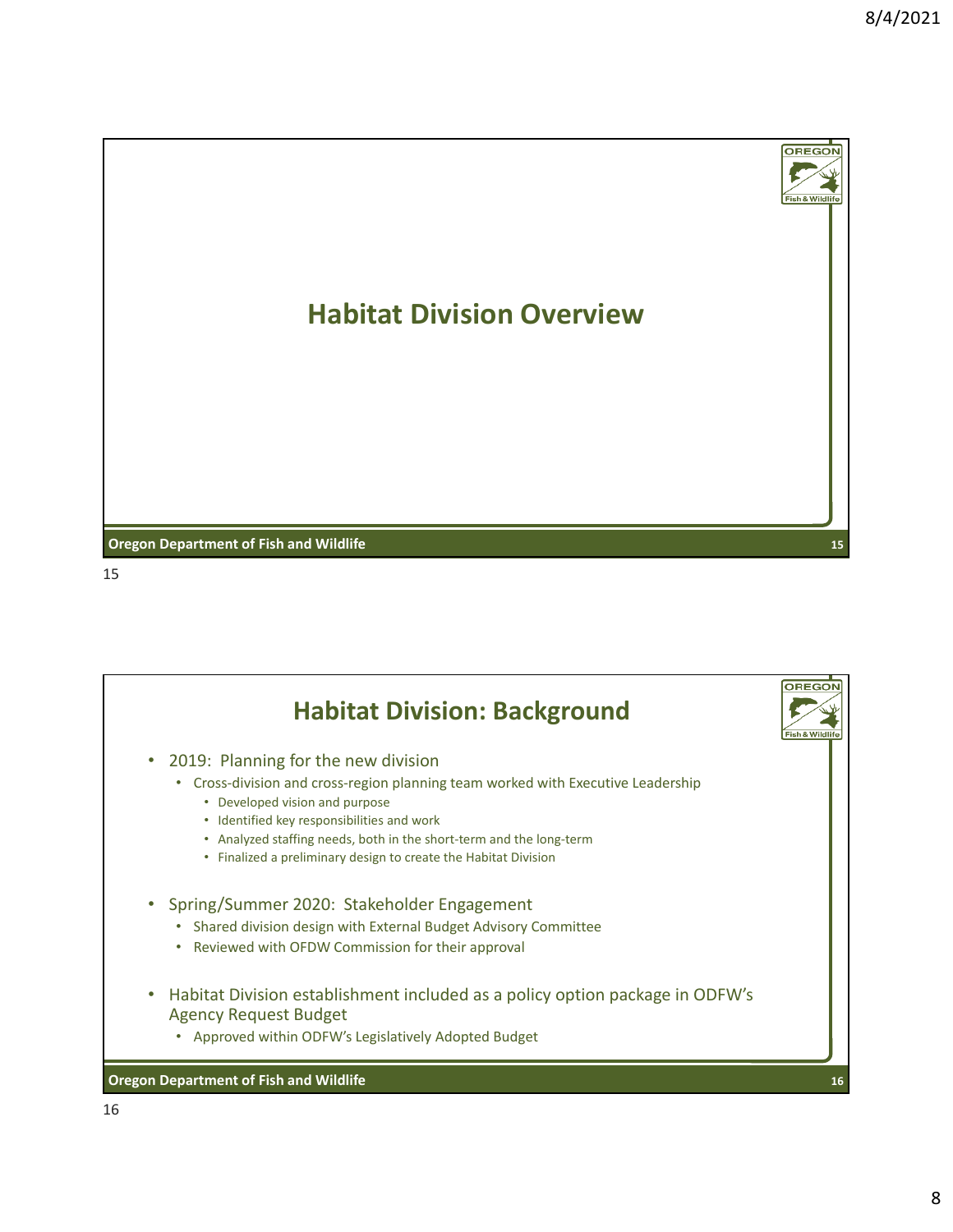

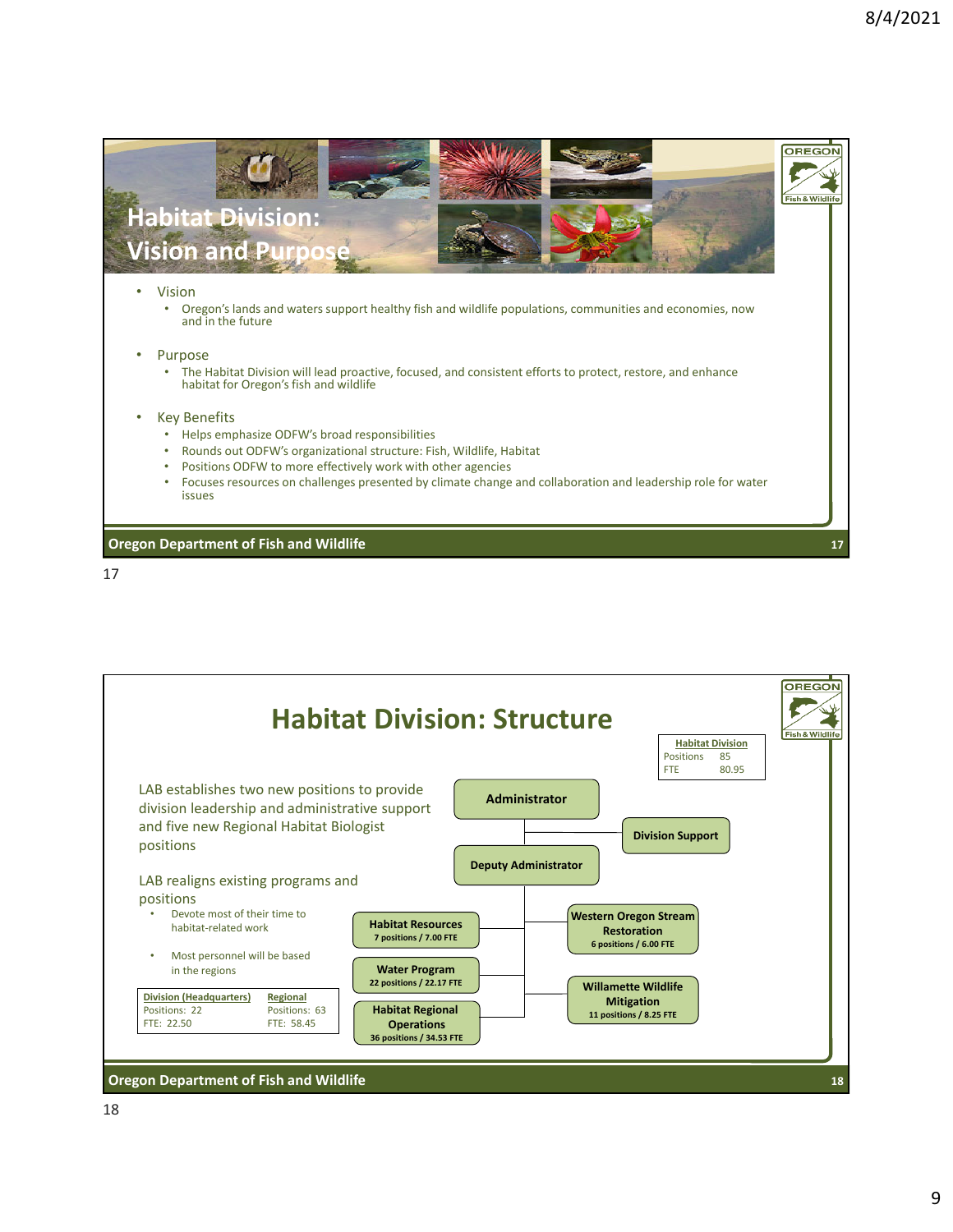